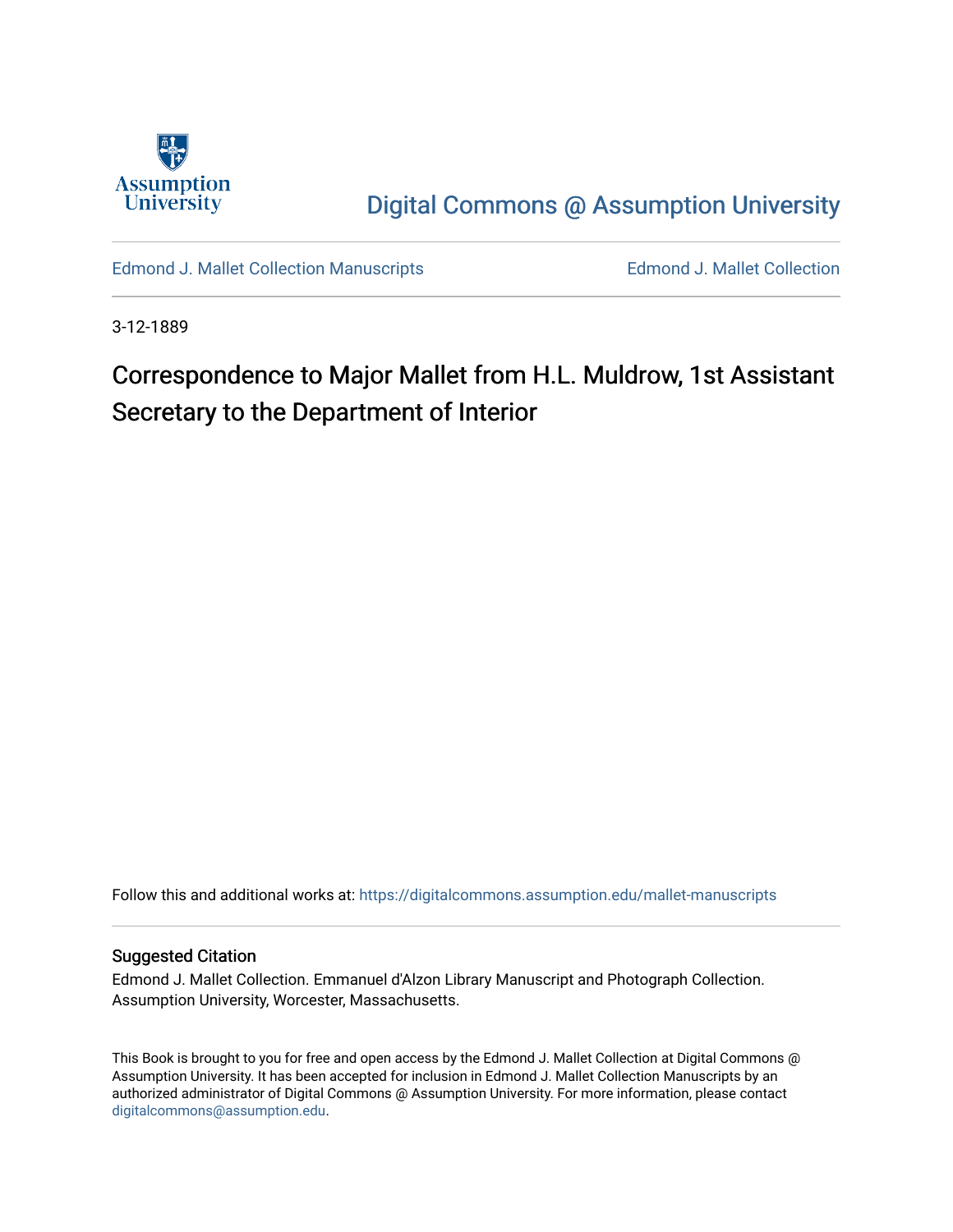# Correspondence to Major Mallet from H.L. Muldrow, 1st Assistant Secretary to the Department of Interior

### About

Agency supplies, Government Relations with Native Americans, Native American Schools, Native American Reservations

### **Transcription**

Department of the Interior Washington, March 12, 1889.

Edmond Mallet, Esq., U.S. Indian Inspector Genoa, Nebraska

Sir:

I am in receipt of your communication of 8th instant relative to the private books and papers belonging to Mr. Chase, Superintendent of the Genoa Indian School, which you state illustrate the suspended Superintendent's method of falsifying accounts, and asking instructions as to forwarding the same to the Department with your report.

In response there to you are directed that such books and papers in your possession relating to the matters of the Genoa Indian Training School, which you have been and are investigating, as are necessary for the proper understanding of your report to be made, should be forwarded to the Department therewith.

Your report and all accompanying documents should be sent to the Department by mail, registered if necessary. Any express charges incurred by you should be prepaid.

Very respectively, H.L. Muldrow 1st Assistant Secretary.

1235, Ind. Div. '89.

## Identified Persons

H.L. Muldrow; Horace R. Chase; Major Edmond Mallet

### Identified Places

Genoa Indian Industrial School; Genoa, Nebraska

### Recipient

Major Edmond Mallet

### Author

Hhis Muddio wailable at Digital Commons @ Assumption University: [https://digitalcommons.assumption.edu/mallet-](https://digitalcommons.assumption.edu/mallet-manuscripts/88)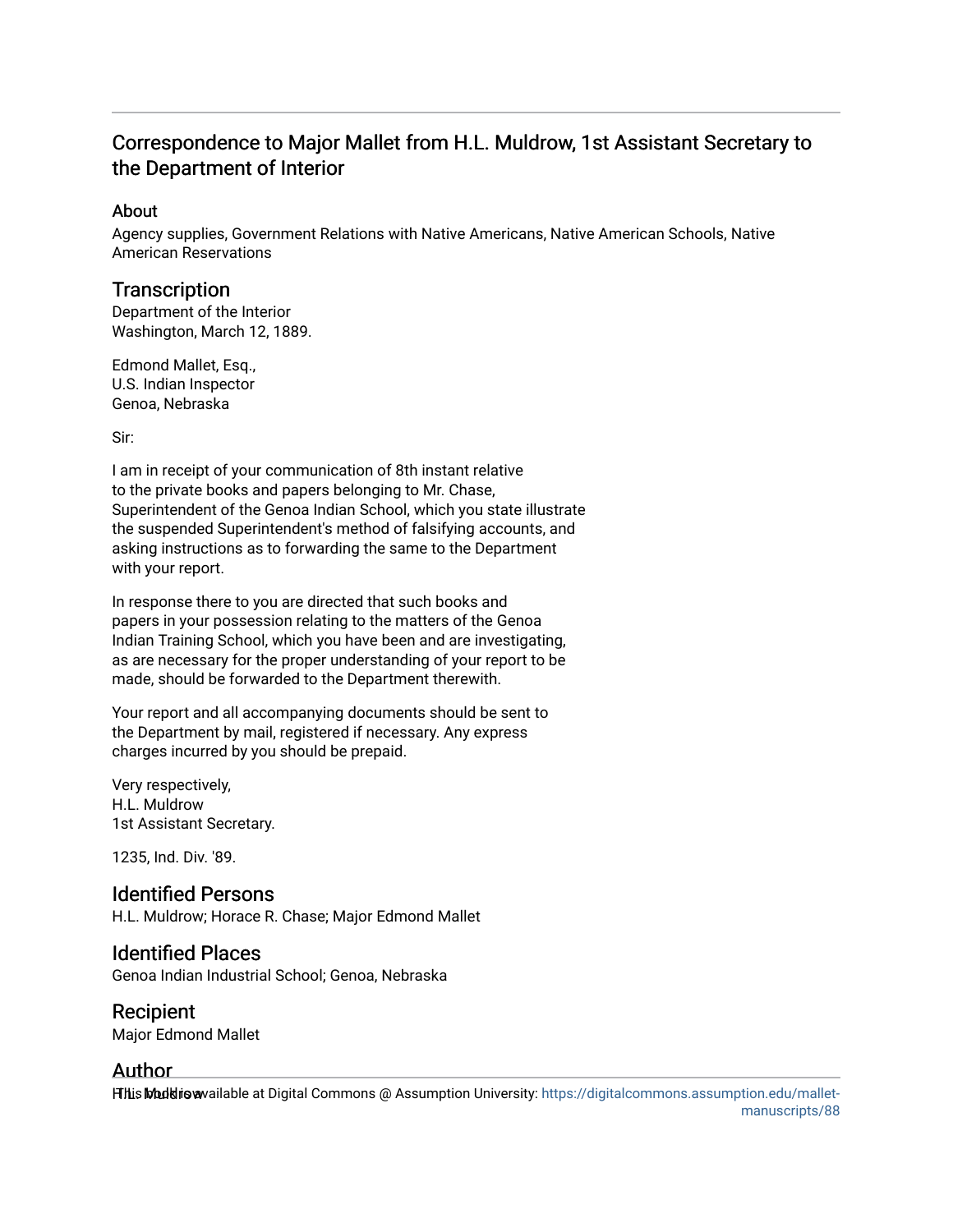#### DEPARTMENT OF THE INTERIOR.

WASHINGTON, March 12, 1889.

Edmond Mallet, Esq.,

U. S. Indian Inspector,

Genoa, Nebraska.

Sir:

I am in receipt of your communication of 8th instant relative to the private books and papers belonging to Mr. Chase, Superintendent of the Genoa Indian School, which you state illustrate the suspended Superintendent's method of falsifying accounts, and asking instructions as to forwarding the same to the Department with your report.

In response there to you are directed that such books and papers in your possession relating to the matters of the Genoa Indian Training School, which you have been and are investigating, as are necessary for the proper understanding of your report to be made, should be forwarded to the Department therewith.

Your report and all accompanying documents should be sent to the Department by mail, registered if necessary. Any express charges incurred by you should be prepaid.

Very respectfully,

1235, Ind. Div. '89.

Assistant Secretary.

(Mucarn)